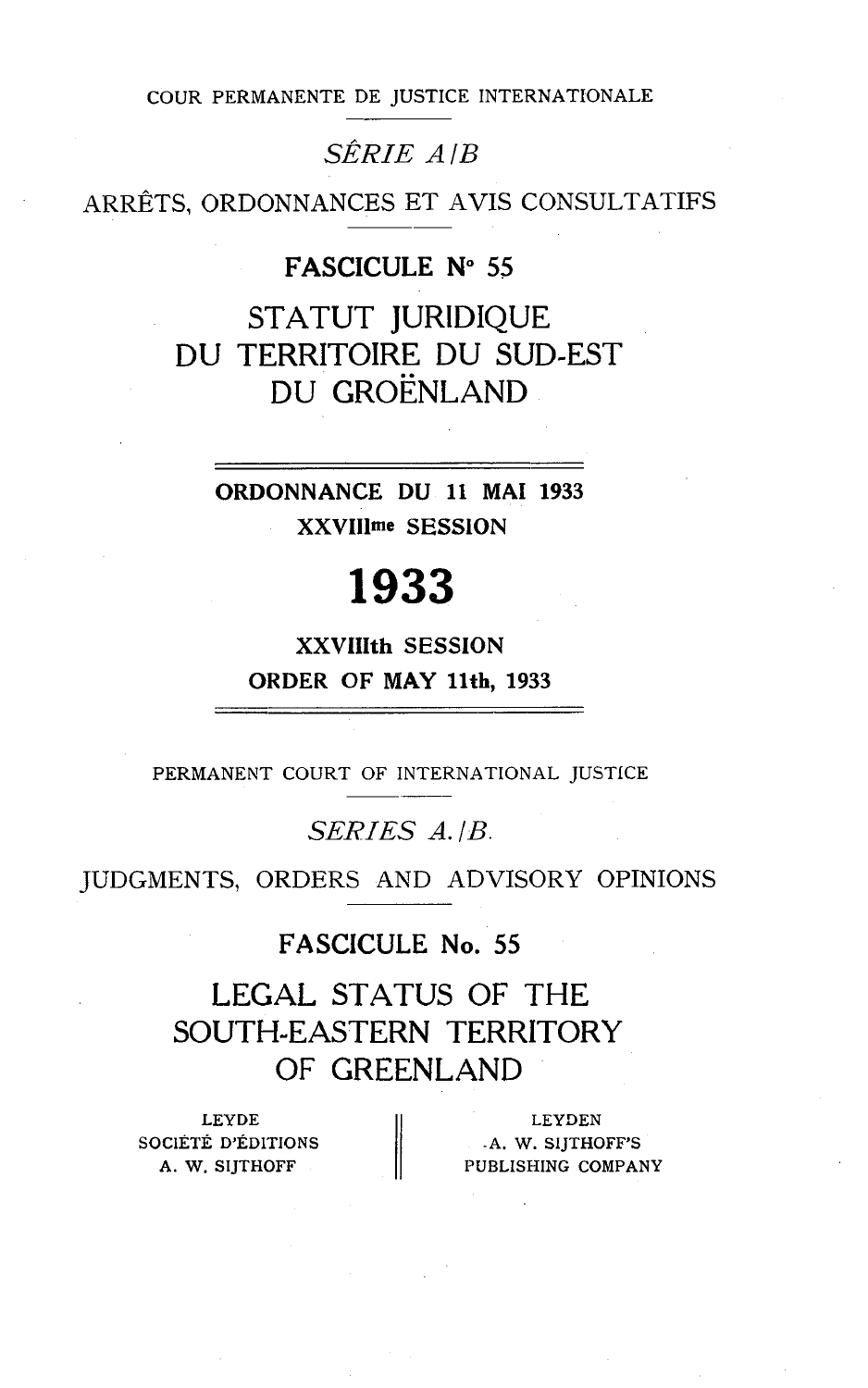#### COUR PERMANENTE DE JUSTICE INTERNATIONALE

ORDONNANCE RENDUE LE **II** MAI **1933** 

**1933.. II** mai. Rôle général no8 *52* et **53.** 

### VINGT-HUITIÈME SESSION (EXTRAORDINAIRE)

### **11 mai 1933.**

# AFFAIRE RELATIVE AU STATUT JURIDIQUE DU TERRITOIRE DU SUD-EST DU GROËNLAND

*Présents* : MM. ADATCI, *Président* ; GUERRERO, *Vice-Président* ; le baron ROLIN-JAEQUEMYNS, le comte ROSTWOROWSKI, MM. FROMAGEOT, ANZILOTTI, URRUTIA, sir CECIL HURST, MM. SCHÜCKING, NEGULESCO, Jhr. VAN EYSINGA, M. WANG, *juges.* 

La Cour permanente de Justice internationale,

ainsi composée,

4

après délibéré en Chambre du Conseil,

*Rend l'ordonnance suivantz* :

Vu l'article 48 du Statut de la Cour ;

Vu l'article 61 du Règlement de la Cour ;

Vu d'une part la requête déposée le 18 juillet **1932** au Greffe de la Cour, par le chargé d'affaires de Norvège à La Haye, et introduisant au nom du Gouvernement norvégien contre le Gouvernement danois une instance relative au statut juridique de certaines parties du territoire sud-est du Groënland ;

Considérant que ladite requête indique comme il suit l'objet du différend : « Par décret royal du **12** juillet **1932,** le Gouvernement royal de Norvège a soumis à la souveraineté de la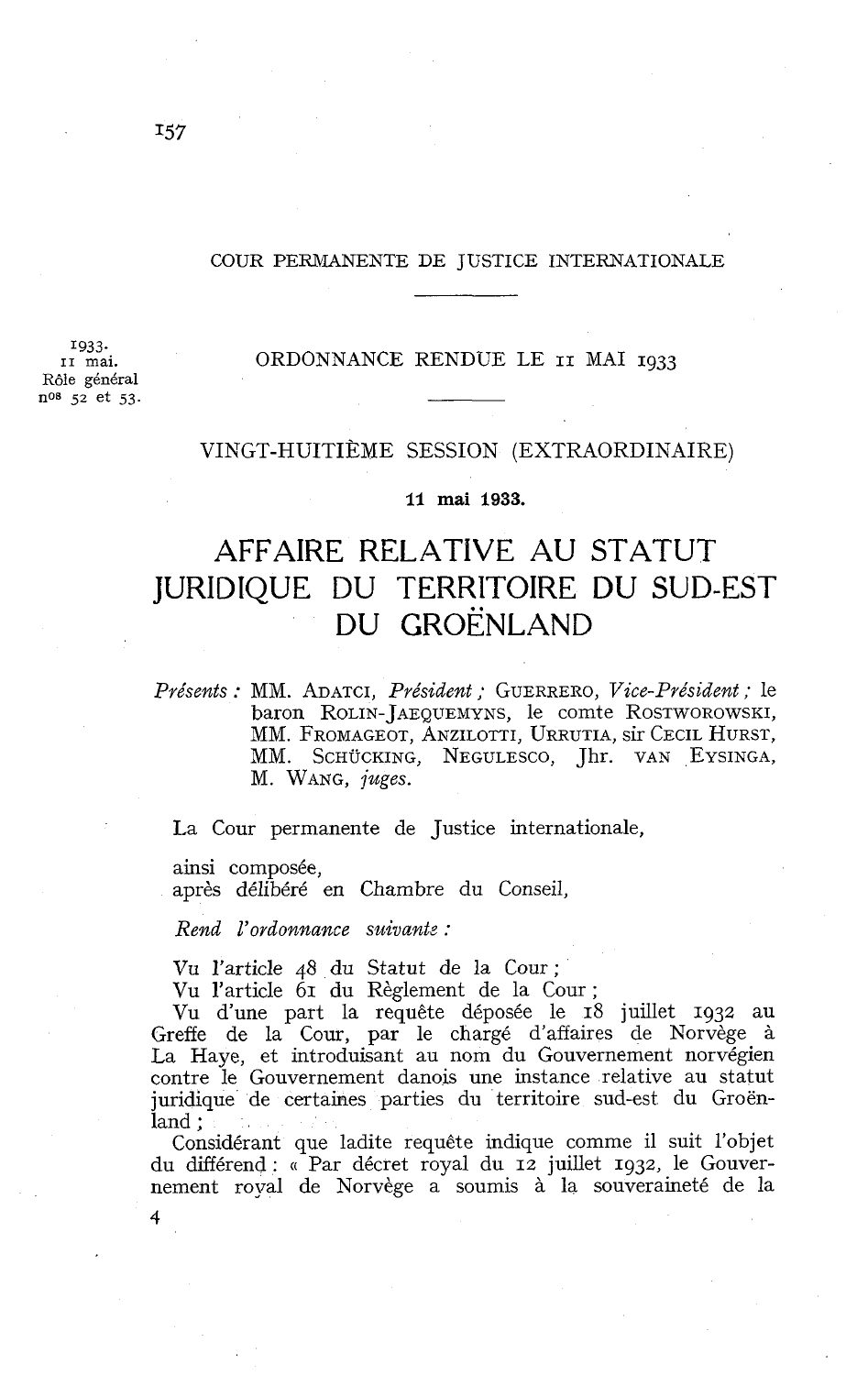### PERMANENT COURT OF INTERNATIONAL JUSTICE

### ORDER MADE ON MAY *rith*, 1933.

1933. **May 11th. General** List : Nos. 52 and 53.

### TWENTY-EIGHTH (EXTRAORDINARY) SESSION

**May Ilth, 1933.** 

# CASE CONCERNING THE LEGAL STATUS OF THE SOUTH-EASTERN TERRITORY OF GREENLAND

Present : MM. ADATCI, President ; GUERRERO, Vice-President ; Baron ROLIN-JAEQUEMYNS, Count ROSTWOROWSKI, MM. FROMAGEOT, ANZILOTTI, URRUTIA, Sir CECIL HURST, MM. SCHUCKING, NEGULESCO, Jhr. VAN EYSINGA, M. WANG, Judges.

The Permanent Court of International Justice,

composed as above, after deliberation,

 $Makes$  the following Order:

Having regard to Article 48 of the Statute of the Court; Having regard to Article 61 of the Rules of Court ;

Having regard, on the one hand, to the Application transmitted to the Registrar of the Court, on July 18th, 1932, by the Nonvegian Chargé d'affaires at The Hague, instituting proceedings against the Danish Government in regard to the legal status of certain parts of the south-eastern territory of Greenland ;

Whereas this Application indicates the subject of the dispute as follows : "By a Royal Decree of July 12th, 1932, the Royal Nonvegian Government has placed the south-eastern territory

 $\overline{4}$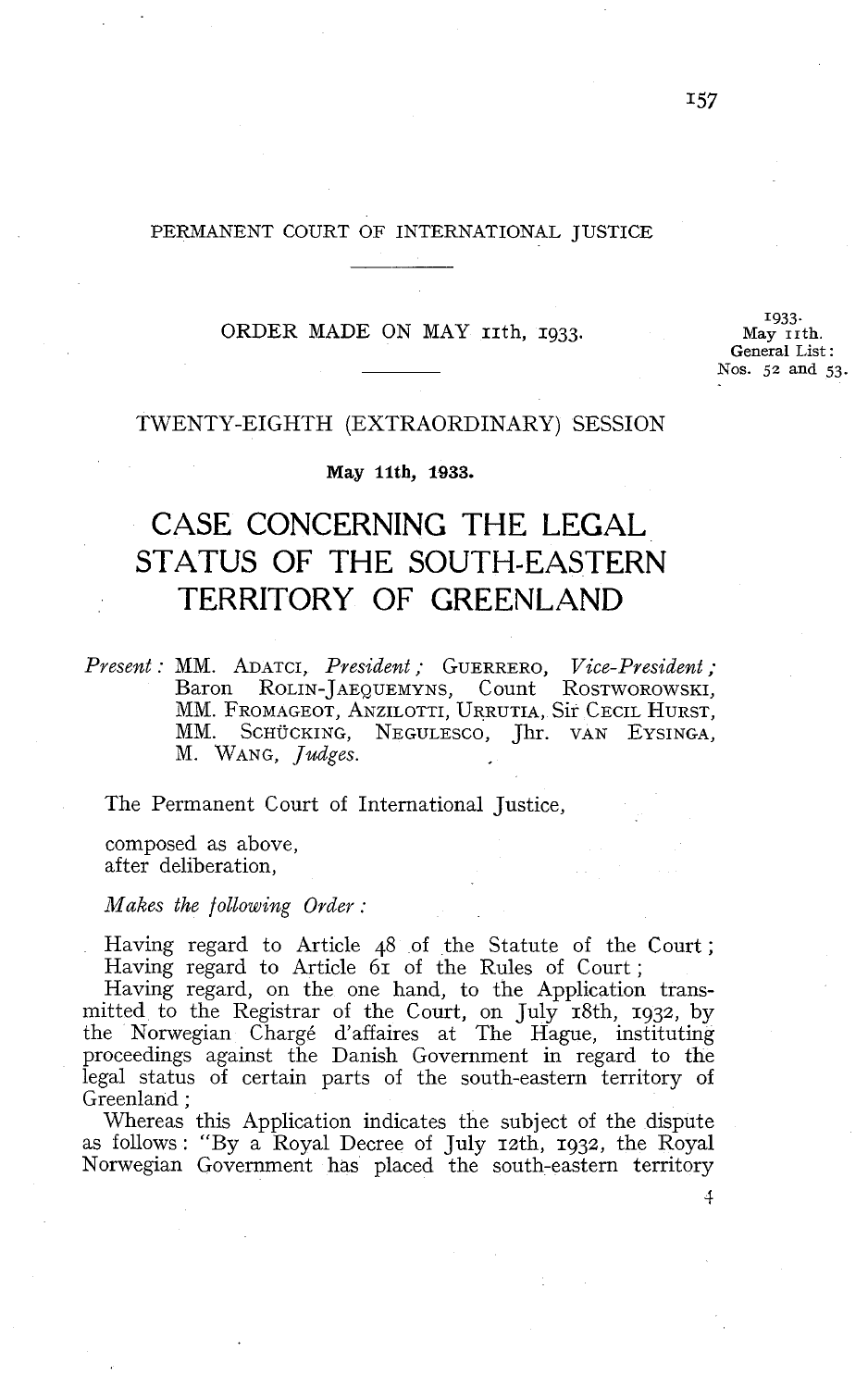Norvège le territoire sud-est du Groënland situé entre 63" 40' et 60" 30' de latitude nord » ;

Vu, d'autre part, la requête déposée le même jour, 18 juillet 1932, au Greffe de la Cour, par le ministre de Danemark à La Haye, et introduisant, de son côté, une instance au nom du Gouvernement danois contre le Gouvernement norvégien relativement au statut juridique des mêmes parties du Groënland du Sud-Est ;

Considérant que ladite requête indique comme suit l'objet du différend : (( Par une proclamation royale du 12 de ce mois [juillet 19321, le Gouvernement norvégien a déclaré avoir procédé  $\tilde{a}$  l'occupation du territoire entre 63° 40' et 60° 30' de latitude nord sur la côte orientale du Groënland, territoire soumis à la souveraineté de la Couronne danoise » ;

Vu l'ordonnance du 2 août 1932, par laquelle la Cour a joint les deux instances ;

Vu l'ordonnance du 24 mars 1933, par laquelle la Cour a, conformément à un accord intervenu entre les Parties et après plusieurs prorogations successives, fixé en dernier lieu les délais pour la présentation des mémoires et contre-mémoires dans les deux instances au **I<sup>er</sup>** juin et 15 juillet 1933, date à laquelle lesdites affaires seraient en état ;

Considérant que, par lettre du 18 avril 1933, l'agent du Gouvernement norvégien, chargé d'affaires *a.* **i.** de Norvège à La Haye, a fait savoir à la Cour que, par décret royal du 7 avril 1933, ledit Gouvernement avait révoqué la proclamation royale du 12 juillet 1932, par laquelle certaines parties du Groënland du Sud-Est avaient été déclarées soumises à la souveraineté de la Norvège, et que, dans ces conditions, il retirait sa requête introductive d'instance du 18 juillet 1932, relative au statut juridique desdits territoires ;

Considérant que, par lettre du 18 avril 1933, l'agent du Gouvernement danois, ministre de Danemark à La Haye, a de son côté fait savoir à la Cour que, le Gouvernement royal de Norvège ayant, à la date du **12** avril 1933, notifié au Gouvernement royal de Danemark le retrait de « sa déclaration d'occupation de certains territoires du sud-est du Groënland promulguée en date du 12 juillet 1932 », le Gouvernement danois, se référant à l'article 61 du Règlement de la Cour, retirait sa requête introductive d'instance en date du 18 juillet <sup>1932</sup>;

PAR CES MOTIFS.

La Cour,

5

Prenant acte des déclarations, en date du 18 avril 1933, du Gouvernement royal de Norvège et du Gouvernement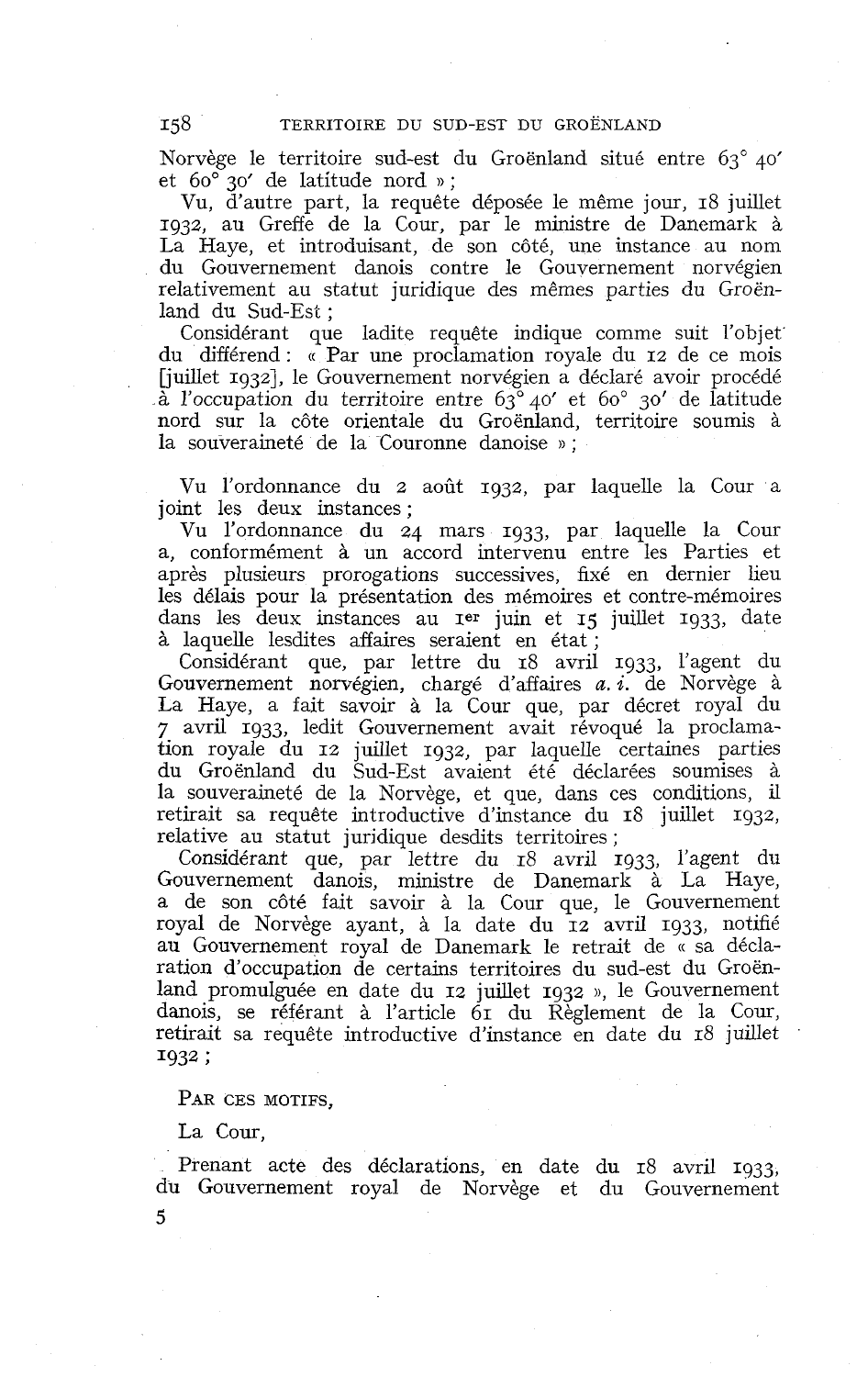of Greenland situated between latitudes 63" 40' and 60" 30, North under the sovereignty of Norway" ;

Having regard, on the other hand, to the Application transmitted the same day, July 18th, 1932, to the Registrar of the Court, by the Danish Minister at The Hague, instituting proceedings on behalf of the Danish Government against the Norwegian Government conceming the legal status of the same parts of South-Eastern Greenland;

Whereas this Application indicates the subject of the dispute as follows: "By a royal proclamation dated the 12th instant [July 19321, the Norwegian Government declared that it has proceeded to occupy the territory situated between latitudes  $\bar{6}3^{\circ}$  40' and  $60^{\circ}$  30' North on the east coast of Greenland, which territory is subject to the sovereignty of the Crown of Denmark" :

Having regard to the Order of August znd, 1932, whereby the Court joined the two suits ;

Having regard to the Order of March z4th, 1933, whereby the Court, pursuant to an agreement reached between the Parties, and after successive extensions, finally fixed the timelimits for the filing of the Cases and Counter-Cases in the two suits as June 1st and July 15th, 1933, on the last of which dates the suits would become ready for hearing ;

Whereas, by a letter dated April 18th, 1933, the Agent of the Norwegian Government, who is also Chargé d'affaires a. **i.**  at The Hague, informed the Court that by a Royal Decree of April 7th, 1933, the said Govemment had revoked the Royal Proclamation of July 12th, 1932, whereby certain parts of South-Eastern Greenland had been declared subject to the sovereignty of Norway and that, in these circumstances, it withdrew the Application of July 18th, 1932, instituting proceedings in regard to the legal status of these territories ;

U'hereas, by a letter dated April 18th, 1933, the Agent of the Danish Government, who is also Danish Minister at The Hague, for his part, informed the Court that the Royal Norwegian Government having, on April 12th, 1933, notified the Royal Danish Government of the withdrawal of "its declaration of occupation in respect of certain territories in South-Eastern Greenland promulgated on July 12th, 1932", the Danish Government, pursuant to Article 61 of the Rules of Court, withdrew its Application instituting proceedings of July  $18th$ ,  $1932$ ;

FOR THESE REASONS,

The Court,

Noting the declarations made on April 18th, 1933, by the Royal Norwegian Government and by the Royal Danish

5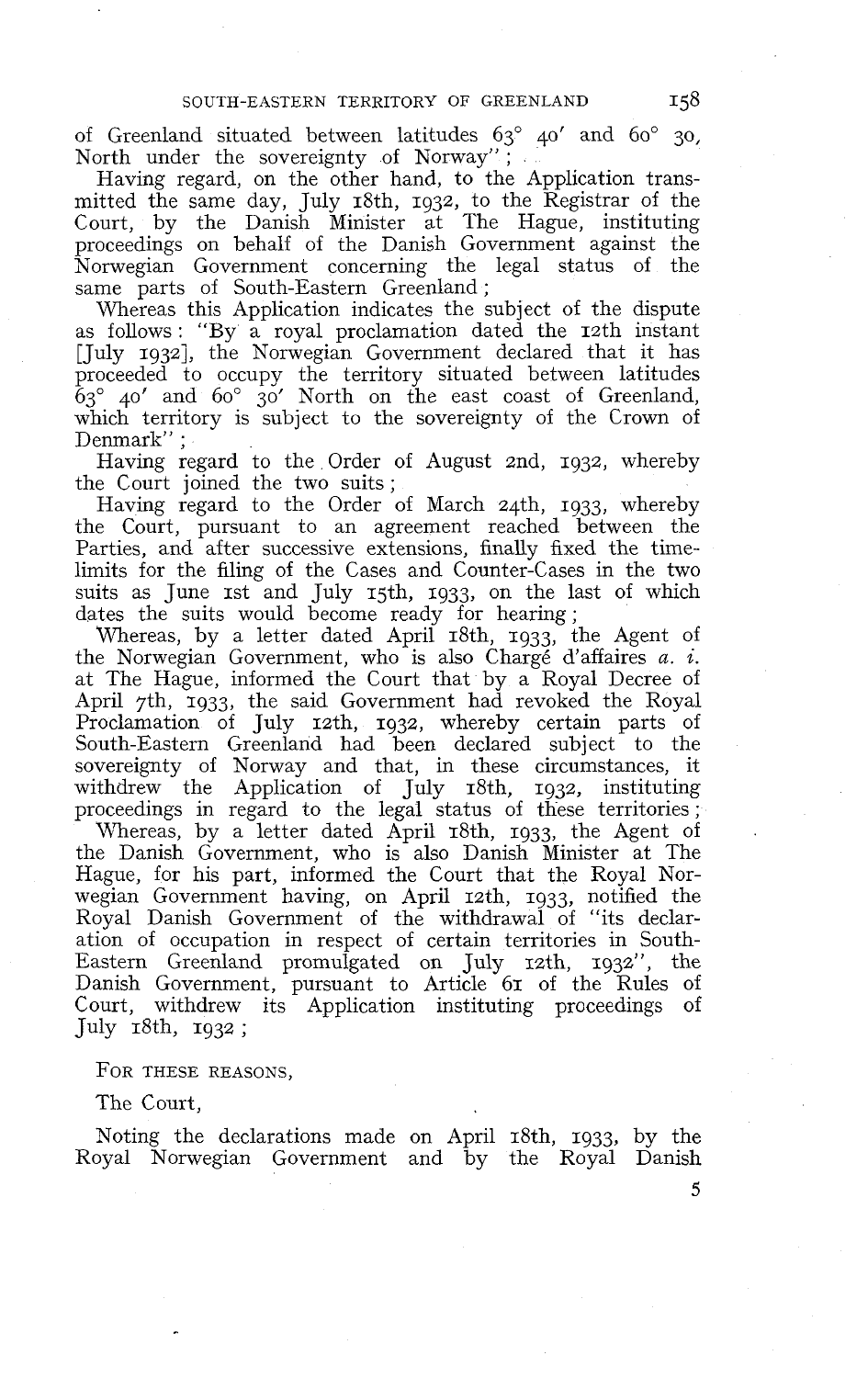#### TERRITOIRE DU SUD-EST DU GROËNLAND

royal de Danemark portant respectivement désistement de leurs requêtes introductives d'instances du 18 juillet 1932,

Déclare close la procédure relative au statut juridique de la partie du territoire sud-est du Groënland objet des requêtes norvégienne et danoise du 18 juillet 1932 ;

Dit que lesdites affaires seront rayées du rôle de la Cour

Fait en franqais et en anglais, le texte français faisant foi, au Palais de la Paix, à La Haye, le onze mai mil neuf cent trente-trois, en trois exemplaires, dont l'un restera déposé aux archives de la Cour et dont les autres seront transmis respectivement au Gouvernement royal de Norvège et au Gouvernement royal de Danemark.

> Le Président de la Cour : *(Signé) M.* ADATCI.

Le Greffier de la Cour : *(Signé)* A. HAMMARSKJOLD.

6

**I59.**